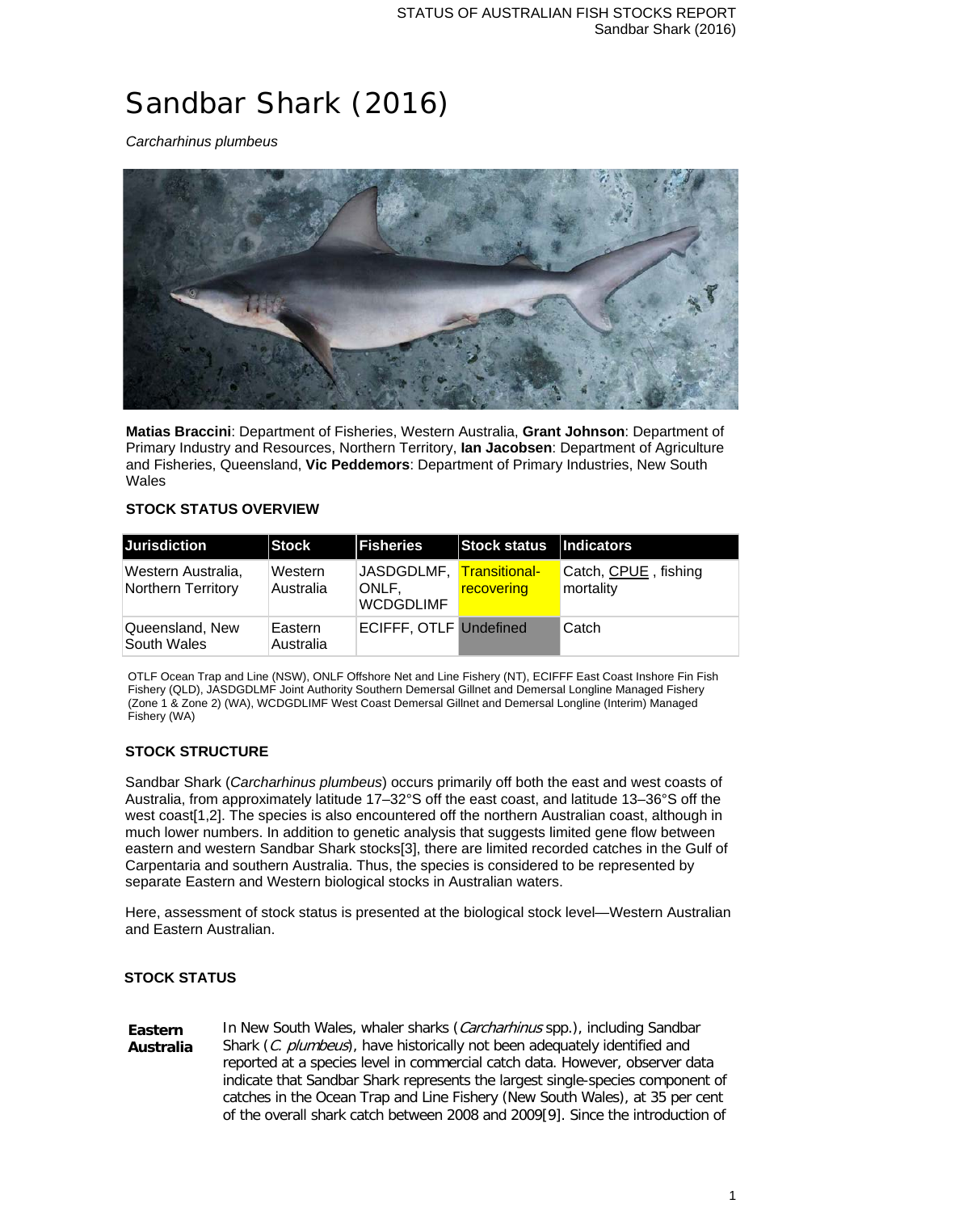new logbooks in 2009, fishers are required to report all landed sharks to species level. However, insufficient information is available to determine status for any of the whaler shark species in New South Wales, including Sandbar Shark[10]. The net fishery of the East Coast Inshore Fin Fish Fishery (Queensland) contributes minimal quantities (less than 1 t per year) to the overall eastern Australian harvest of Sandbar Shark. There is insufficient information available to confidently classify the status of this stock.

On the basis of the evidence provided above, the Eastern Australian biological stock is classified as an **undefined stock**.

**Western Australia** In Western Australia, Sandbar Shark is targeted by the West Coast Demersal Gillnet and Demersal Longline Fishery, and taken in lesser quantities by the Joint Authority Southern Demersal Gillnet and Demersal Longline Managed Fishery[4]. It was also previously targeted by the Western Australian North Coast Shark Fishery[5]. The Western Australian stock assessment uses current and historical data from all of these fisheries. Minor catches historically reported from the Offshore Net and Line Fishery (Northern Territory) are assumed to be from the Western Australian biological stock, as is an unquantified catch from the Memorandum of Understanding Box Shark Fishery[6]. These are not explicitly included in assessments of this stock.

> Given the longevity of Sandbar Shark (30–40 years) and the age-specific nature of targeted fishing mortality (mostly between 2 and 10 years of age), a sufficiently long time-series of catch per unit effort data is not yet available for dynamic stock assessment modelling. Assessment of this stock has therefore been undertaken using empirically derived estimates of fishing mortality between 2001 and 2004, and demographic modelling techniques[7,8]. Demographic modelling indicated that combined levels of fishing mortality in Western Australian targeted shark fisheries, non-target commercial fisheries and the recreational fishing sector became increasingly unsustainable between 2001 and 2004 (when catches peaked at 918 tonnes [t]) and had probably exceeded sustainable levels since 1997–98. These conclusions are supported by fisheryindependent survey data that indicated declining breeding stock abundance between 2002 and 2005[5,7].

> Since 2010, Sandbar Shark catches have remained well below the levels that will allow a gradual recovery of the breeding stock[4]. The expected reductions in recruitment from previously excessive exploitation of the breeding stock are likely to be ameliorated by significant reduction in targeted fishing effort. Therefore, although the breeding stock is considered to be close to the minimum acceptable limit (40 per cent of unfished biomass), current levels of fishing are considered suitably precautionary to ensure the recovery of this biological stock[4].

The above evidence indicates that this stock was subjected to overfishing. However, since 2010 these indicators suggest a recovering stock. In addition, the above evidence indicates that the current level of fishing pressure should allow the stock to recover[4].

On the basis of the evidence provided above, the Western Australian biological stock is classified as a **transitional–recovering stock**.

#### **BIOLOGY**

Sandbar Shark biology[2,11,12]

**Species Longevity / Maximum Size Maturity (50 per cent)**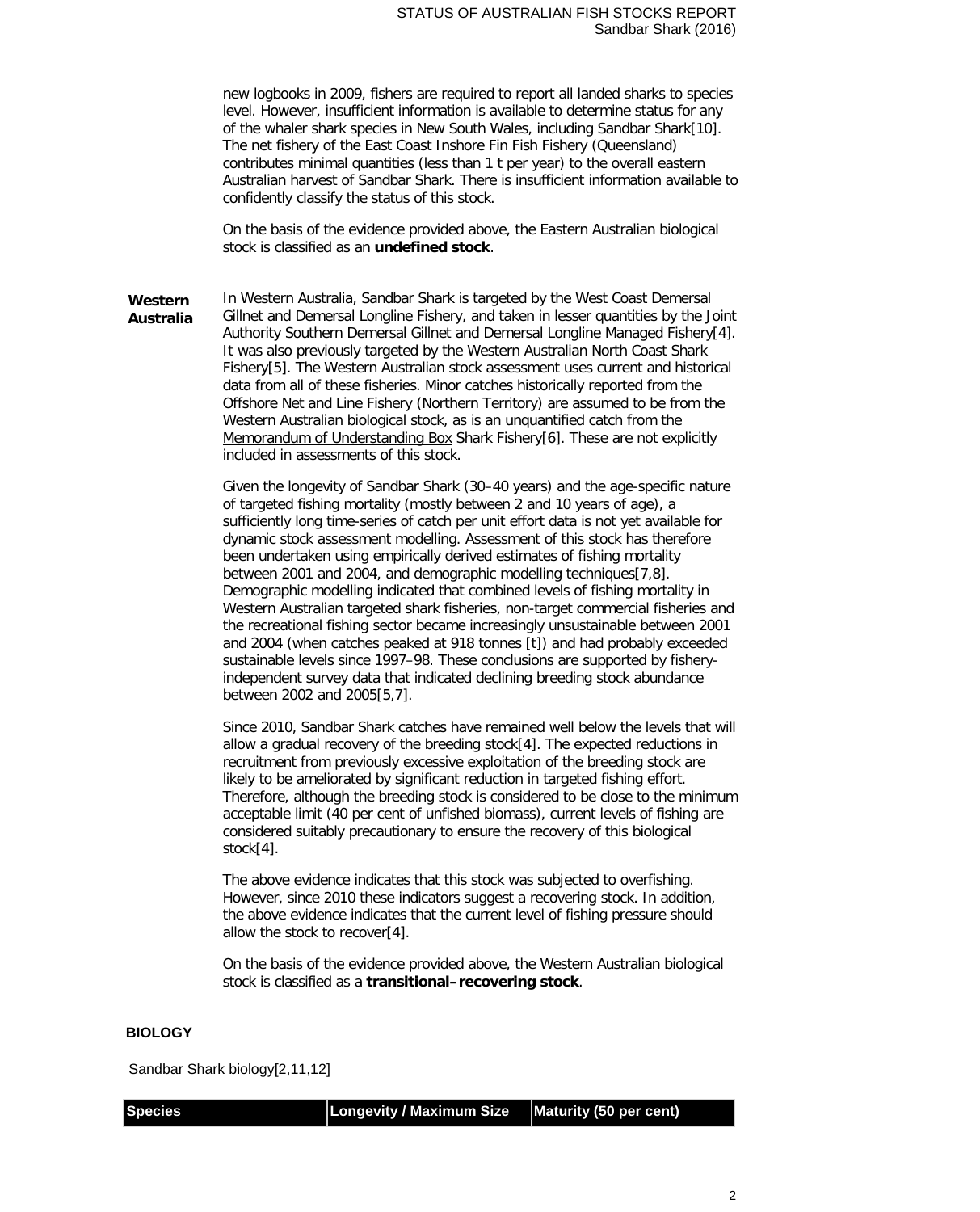## STATUS OF AUSTRALIAN FISH STOCKS REPORT Sandbar Shark (2016)

| Sandbar Shark_ | $ 30 - 40$ years; 1 660 mm FL;<br>12 150 mm TL | Females: 16.2 years;<br>1 360 mm FL Males: |
|----------------|------------------------------------------------|--------------------------------------------|
|                |                                                | 13.8 years; 1 270 mm FL                    |

## **DISTRIBUTION**



Distribution of reported commercial catch of Sandbar Shark

## **TABLES**

| <b>Commercial</b><br><b>Catch Methods</b> | <b>New South</b><br><b>Wales</b> | <b>Northern</b><br>Territory | <b>Queensland</b> | Western<br><b>Australia</b> |
|-------------------------------------------|----------------------------------|------------------------------|-------------------|-----------------------------|
| <b>Demersal Longline</b>                  |                                  |                              |                   |                             |
| <b>Gillnet</b>                            |                                  |                              |                   |                             |
| Line                                      |                                  |                              |                   |                             |
| <b>Various</b>                            |                                  |                              |                   |                             |

| <b>Fishing methods</b>                                       |                                  |                                     |                   |                             |
|--------------------------------------------------------------|----------------------------------|-------------------------------------|-------------------|-----------------------------|
|                                                              | <b>New South</b><br><b>Wales</b> | <b>Northern</b><br><b>Territory</b> | <b>Queensland</b> | Western<br><b>Australia</b> |
| <b>Commercial</b>                                            |                                  |                                     |                   |                             |
| <b>Demersal</b><br>Longline                                  |                                  |                                     |                   |                             |
| <b>Gillnet</b>                                               |                                  | $\checkmark$                        | $\checkmark$      |                             |
| <b>Various</b>                                               |                                  |                                     |                   | $\checkmark$                |
| <b>Recreational</b>                                          |                                  |                                     |                   |                             |
| Hand Line,<br><b>Hand Reel</b><br>or Powered<br><b>Reels</b> |                                  |                                     |                   |                             |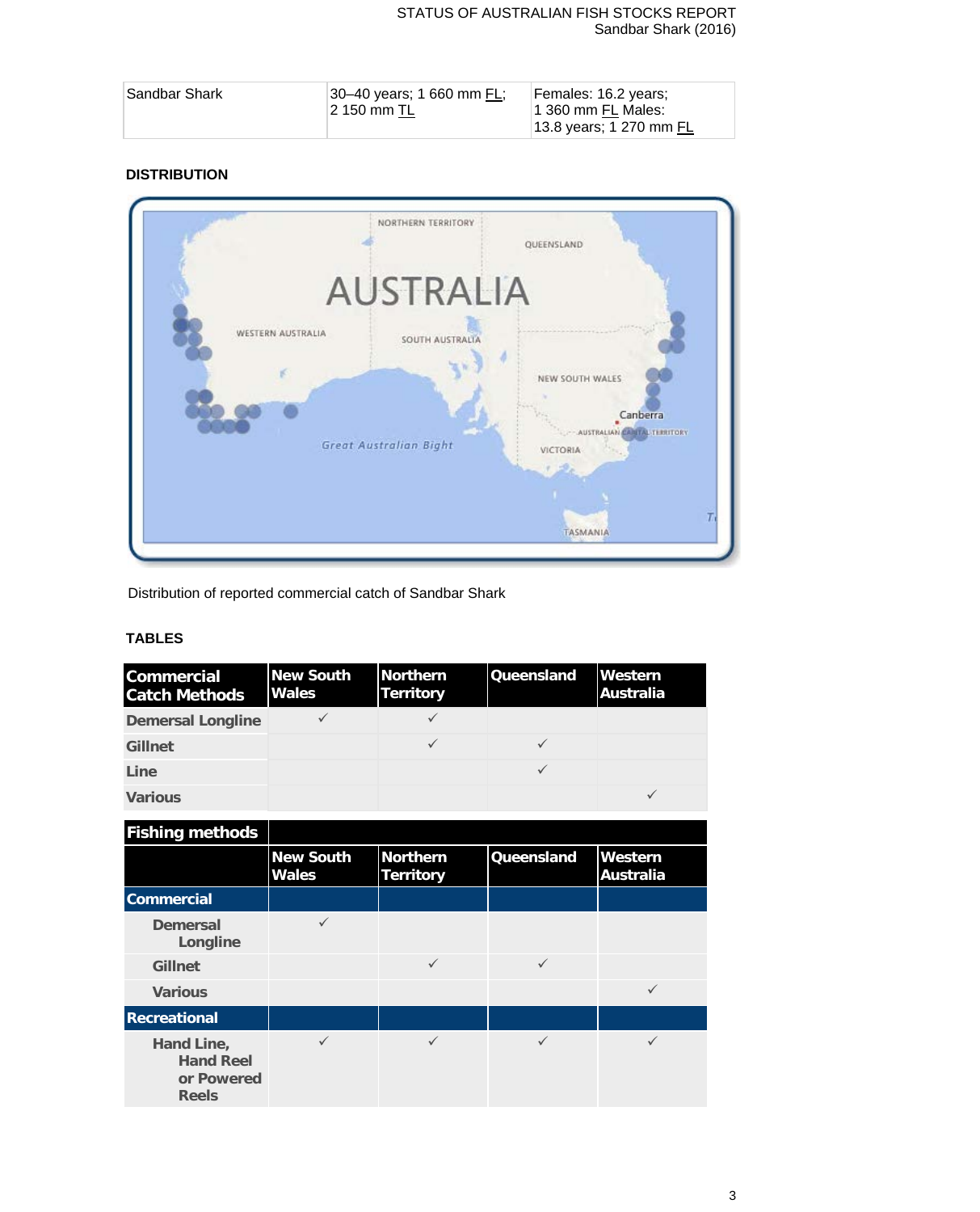| <b>Management</b><br><b>Methods</b>                                             |                                  |                                     |                         |                                             |
|---------------------------------------------------------------------------------|----------------------------------|-------------------------------------|-------------------------|---------------------------------------------|
|                                                                                 | <b>New South</b><br><b>Wales</b> | <b>Northern</b><br><b>Territory</b> | Queensland              | Western<br><b>Australia</b>                 |
| <b>Commercial</b>                                                               |                                  |                                     |                         |                                             |
| <b>Effort limits</b>                                                            | $\checkmark$                     | $\checkmark$                        |                         | $\checkmark$                                |
| Gear<br>restrictions                                                            | ✓                                | $\checkmark$                        | $\checkmark$            | ✓                                           |
| <b>Limited entry</b>                                                            | $\checkmark$                     | $\checkmark$                        | $\checkmark$            | $\checkmark$                                |
| <b>Possession</b><br>restrictions                                               |                                  |                                     | ✓                       | ✓                                           |
| <b>Processing</b><br>restrictions                                               | $\checkmark$                     | $\checkmark$                        | $\checkmark$            | $\checkmark$                                |
| <b>Spatial</b><br>closures                                                      | $\checkmark$                     | $\checkmark$                        | $\checkmark$            | $\checkmark$                                |
| <b>Total allowable</b><br>catch                                                 |                                  |                                     | $\checkmark$            |                                             |
| <b>Vessel</b><br>restrictions                                                   | $\checkmark$                     | $\checkmark$                        | $\checkmark$            |                                             |
| <b>Indigenous</b>                                                               |                                  |                                     |                         |                                             |
| <b>Bag limits</b>                                                               | $\checkmark$                     |                                     |                         |                                             |
| Gear<br>restrictions                                                            | ✓                                | $\checkmark$                        | $\checkmark$            | $\checkmark$                                |
| <b>Section 31</b><br>(1)(c1),<br>Aboriginal<br>cultural<br>fishing<br>authority | $\checkmark$                     |                                     |                         |                                             |
| <b>Recreational</b>                                                             |                                  |                                     |                         |                                             |
| <b>Bag limits</b>                                                               | ✓                                | $\checkmark$                        |                         | $\checkmark$                                |
| Gear<br>restrictions                                                            | ✓                                | $\checkmark$                        | $\checkmark$            | ✓                                           |
| <b>Possession</b><br>limit                                                      |                                  |                                     | $\checkmark$            |                                             |
| <b>Active Vessels</b>                                                           |                                  |                                     |                         |                                             |
|                                                                                 | <b>New South</b><br><b>Wales</b> | <b>Northern</b><br><b>Territory</b> | Queensland              | Western<br><b>Australia</b>                 |
|                                                                                 | 217 Vessel in<br>OTLF,           | 0 license in<br>ONLF,               | 1 License in<br>ECIFFF, | 21 License in<br>JASDGDLMF, 5<br>License in |

**OTLF** Ocean Trap and Line(NSW)

**ONLF** Offshore Net and Line Fishery(NT)

**ECIFFF** East Coast Inshore Fin Fish Fishery(QLD)

**JASDGDLMF** Joint Authority Southern Demersal Gillnet and Demersal Longline Managed Fishery (Zone 1 & Zone 2)(WA)

**WCDGDLIMF** West Coast Demersal Gillnet and Demersal Longline (Interim) Managed Fishery(WA)

WCDGDLIMF,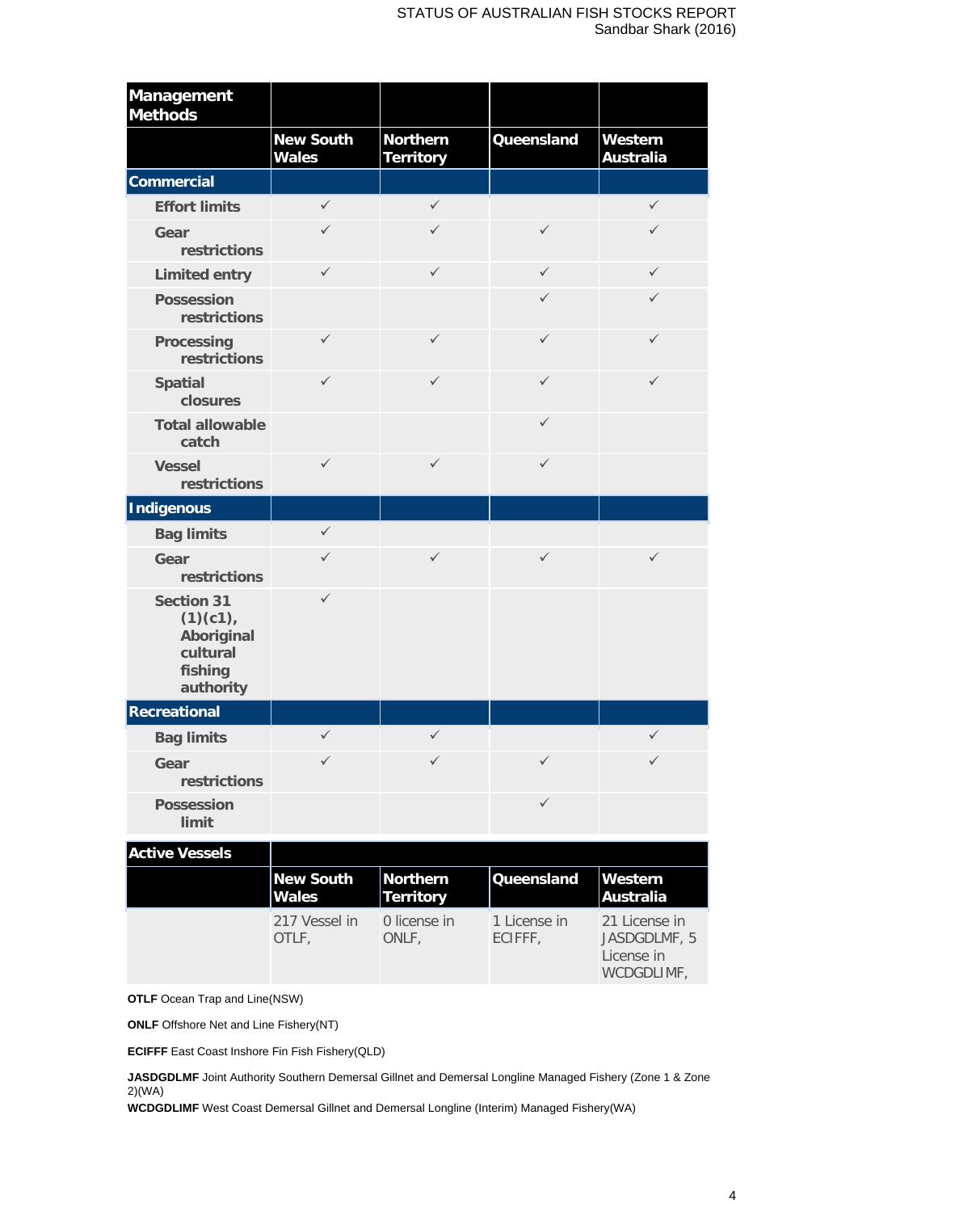| Catch               |                                           |                                           |                                           |                                                                                                                                 |
|---------------------|-------------------------------------------|-------------------------------------------|-------------------------------------------|---------------------------------------------------------------------------------------------------------------------------------|
|                     | <b>New South</b><br><b>Wales</b>          | <b>Northern</b><br><b>Territory</b>       | Queensland                                | Western<br>Australia                                                                                                            |
| <b>Commercial</b>   | 1.17076t in<br>OTLF.                      |                                           | 0.5t in ECIFFF,                           | 19.967t in<br>JASDGDLMF.<br>28.3914t in<br>WCDGDLIMF,                                                                           |
| Indigenous          | Unknown but<br>likely to be<br>negligible | Unknown but<br>likely to be<br>negligible | Unknown but<br>likely to be<br>negligible | Unknown but<br>likely to be<br>negligible                                                                                       |
| <b>Recreational</b> | Unknown but<br>likely to be<br>negligible | Unknown but<br>likely to be<br>negligible | Unknown but<br>likely to be<br>negligible | $<$ 10 t retention<br>of all whaler<br>sharks caught<br>from boats.<br>Shore-based<br>catches are<br>likely to be<br>negligible |

OTLF Ocean Trap and Line (NSW), ONLF Offshore Net and Line Fishery (NT), ECIFFF East Coast Inshore Fin Fish Fishery (QLD), JASDGDLMF Joint Authority Southern Demersal Gillnet and Demersal Longline Managed Fishery (Zone 1 & Zone 2) (WA), WCDGDLIMF West Coast Demersal Gillnet and Demersal Longline (Interim) Managed Fishery (WA),

**a Queensland – Indigenous** Under the Fisheries Act 1994 (Qld), Indigenous fishers in Queensland are able to use prescribed traditional and non-commercial fishing apparatus in waters open to fishing. Size and possession limits, and seasonal closures do not apply to Indigenous fishers. Further exemptions to fishery regulations may be applied for through permits.

**b New South Wales – Indigenous (management methods)** The Aboriginal Fishing Interim Access Arrangement - allows an Indigenous fisher in New South Wales to take in excess of a recreational bag limit in certain circumstances, for example, if they are doing so to provide fish to other community members who cannot harvest themselves.

**c New South Wales – Indigenous (management methods)** The Aboriginal cultural fishing authority is the authority that Indigenous persons can apply to take catches outside the recreational limits under the Fisheries Management Act 1994 (NSW), Section 37 (1)(c1), Aboriginal cultural fishing authority.

**d Indigenous (management methods)** Subject to the defence that applies under Section 211 of the Native Title Act 1993 (Cth), and the exemption from a requirement to hold a recreational fishing licence, the non-commercial take by indigenous fishers is covered by the same arrangements as that for recreational fishing.**e Recreational and Indigenous (catch)** Given the offshore distribution of Sandbar Shark, near-shore catches are likely to be negligible.

## **CATCH CHART**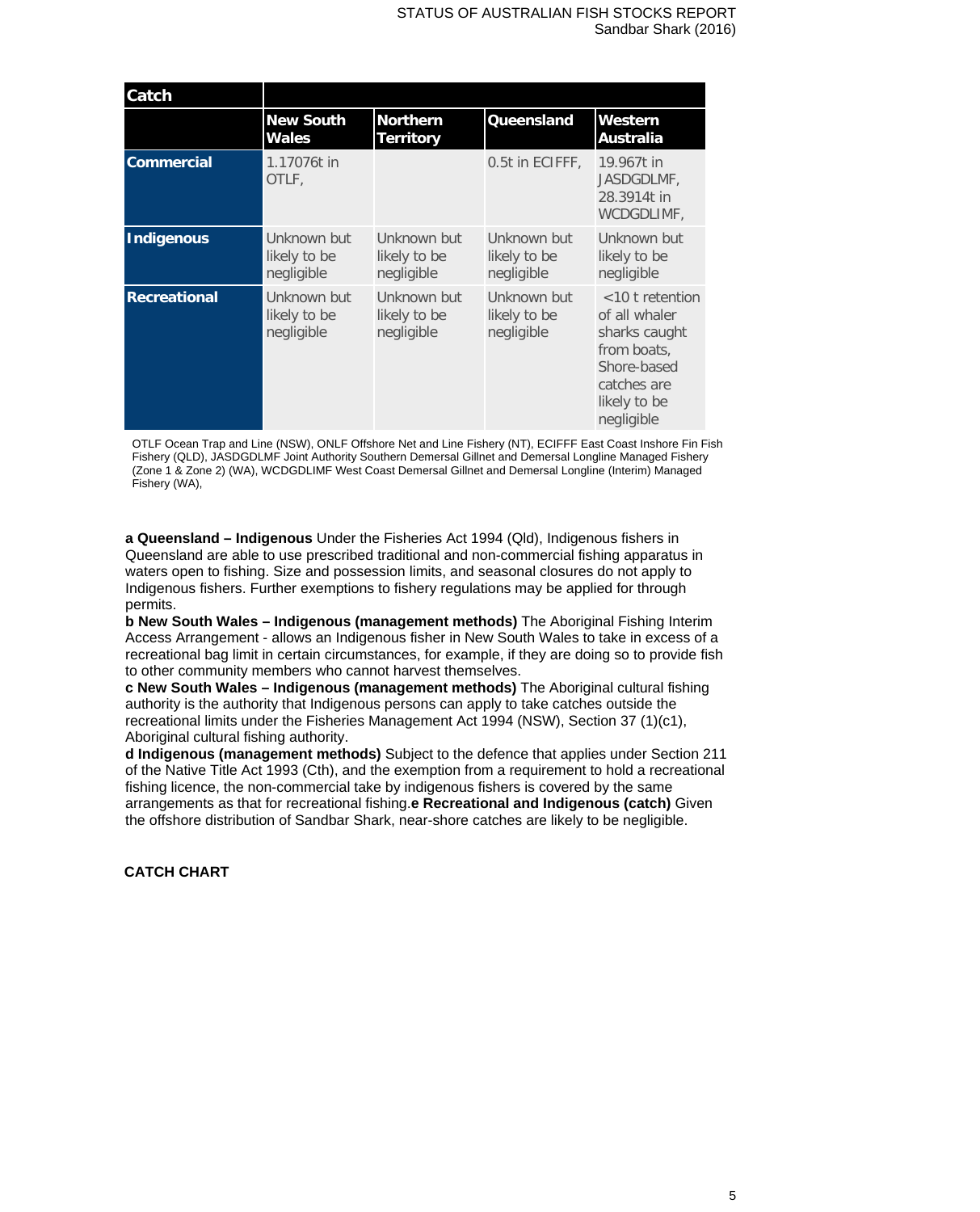## STATUS OF AUSTRALIAN FISH STOCKS REPORT Sandbar Shark (2016)



Commercial catch of Sandbar Shark - note confidential catch not shown

#### **EFFECTS OF FISHING ON THE MARINE ENVIRONMENT**

- Recent analysis of potential changes in ecosystem structure of finfish in the South and West Coast Bioregions of Western Australia<sup>[14]</sup> found no evidence of any systematic change in species diversity or richness, or trophic index, indicating that this fishery is not having a material impact on the food chain or trophic structure.
- The demersal gillnets used to catch Sandbar Shark in Western Australia are deployed infrequently over a small proportion of the target fisheries' operational area. Under normal circumstances, the physical impact of the gear on the bottom is minimal[3].
- Demersal gillnets are known to interact with a number of threatened and protected species in areas where they are used to catch Sandbar Shark. However, such interactions occur at a very low frequency, and have been assessed as posing low to negligible risks to these populations[4].

## **ENVIRONMENTAL EFFECTS on Sandbar Shark**

• Climate change and climate variability have the potential to impact fish stocks in a range of ways, including influencing their geographic distribution (for example, latitudinal shifts in distribution). However, the impact of environmental changes on Sandbar Shark stocks is unknown.

| <b>References</b> |                                                                                                                                                                                                                                                                                                                                    |
|-------------------|------------------------------------------------------------------------------------------------------------------------------------------------------------------------------------------------------------------------------------------------------------------------------------------------------------------------------------|
|                   | 1 Last, PR and Stevens, JD 2009, <i>Sharks and rays of Australia</i> , 2nd edn, CSIRO Publishing,<br>Collingwood.                                                                                                                                                                                                                  |
|                   | 2 McAuley, RB, Simpfendorfer, CA, Hyndes, GA and Lenanton, RCJ 2007, Distribution and<br>reproductive biology of the Sandbar Shark, <i>Carcharhinus plumbeus</i> , (Nardo, 1827) in<br>Western Australian waters, Marine and Freshwater Research, 58: 116-126.                                                                     |
|                   | 3 Portnoy, DS, McDowell, JR, Heist, EJ, Musick, JA and Graves, JE 2010, World<br>phylogeography and male-mediated gene flow in the Sandbar Shark, Carcharhinus<br>plumbeus, Molecular Ecology, 19: 1994-2010.                                                                                                                      |
|                   | 4 McAuley, R, Braccini, M, Newman, SJ and O'Malley, J 2015, Temperate Demersal Gillnet and<br>Demersal Longline Fisheries Status Report, in WJ Fletcher and K Santoro (eds), Status<br>Reports of the Fisheries and Aquatic Resources of Western Australia 2014/15, Western<br>Australian Department of Fisheries, Perth, 261-272. |
|                   | 5 McAuley, R and Rowland, F 2012, Northern Shark Fisheries status report, in WJ Fletcher and<br>K Santoro (eds), Status reports of the fisheries and aquatic resources of Western Australia<br>2011/12, Western Australian Department of Fisheries, Perth, 222–227.                                                                |
|                   | 6 Marshall L, Giles, J and Johnson, GJ 2016, Catch composition of a traditional Indonesian<br>shark fishery operating in the MOU Box, northwestern Australia: Results of shark fin<br><i>identification from Operation Snapshot (May 2015)</i> , Australian Fisheries Management<br>Authority, Canberra.                           |